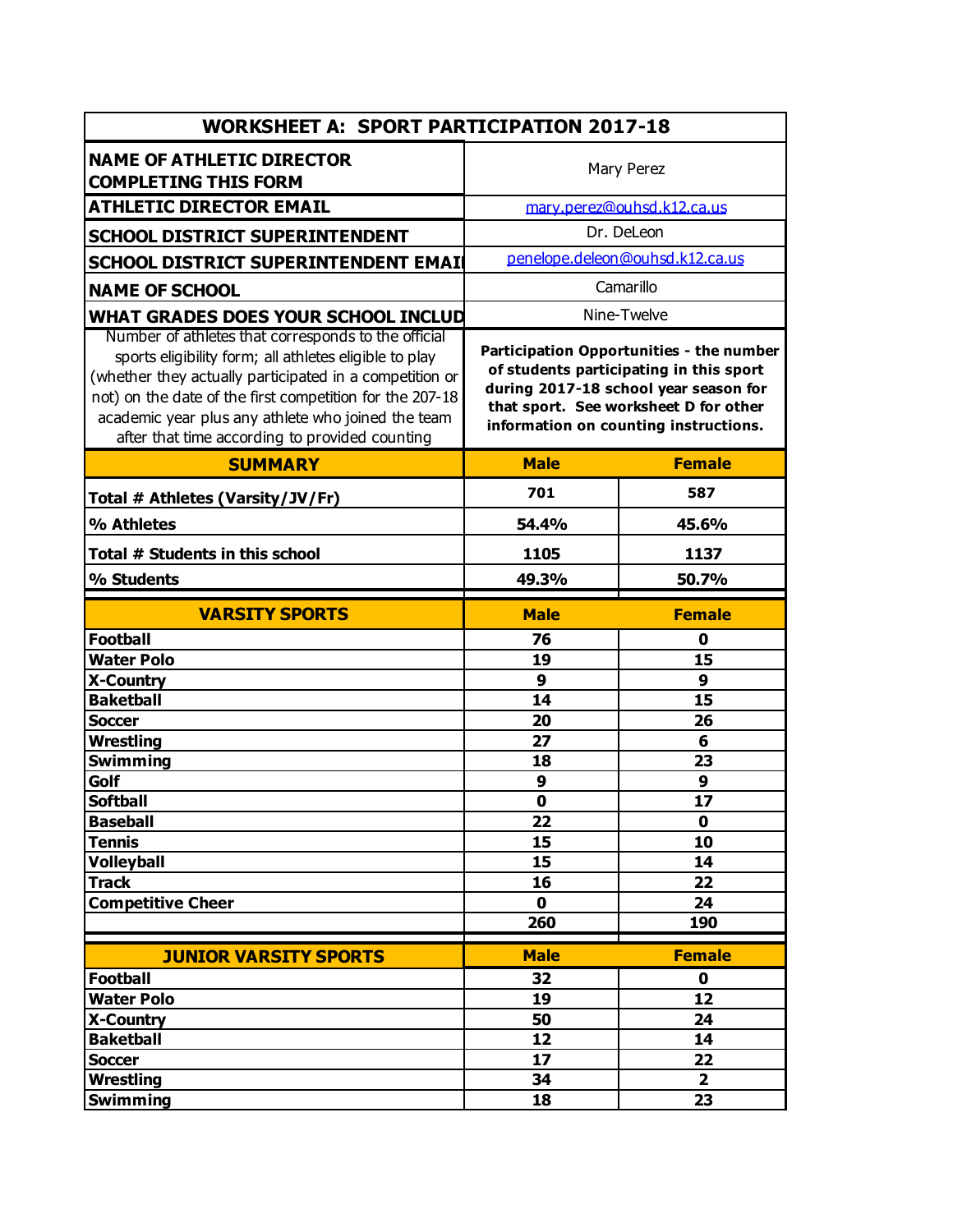| <b>WORKSHEET A: SPORT PARTICIPATION 2017-18</b> |     |     |  |
|-------------------------------------------------|-----|-----|--|
| Golf                                            |     |     |  |
| <b>Softball</b>                                 |     |     |  |
| <b>Baseball</b>                                 | 19  |     |  |
| <b>Tennis</b>                                   |     |     |  |
| Volleyball                                      |     | 13  |  |
| <b>Track</b>                                    | 82  | 55  |  |
|                                                 | 304 | 185 |  |